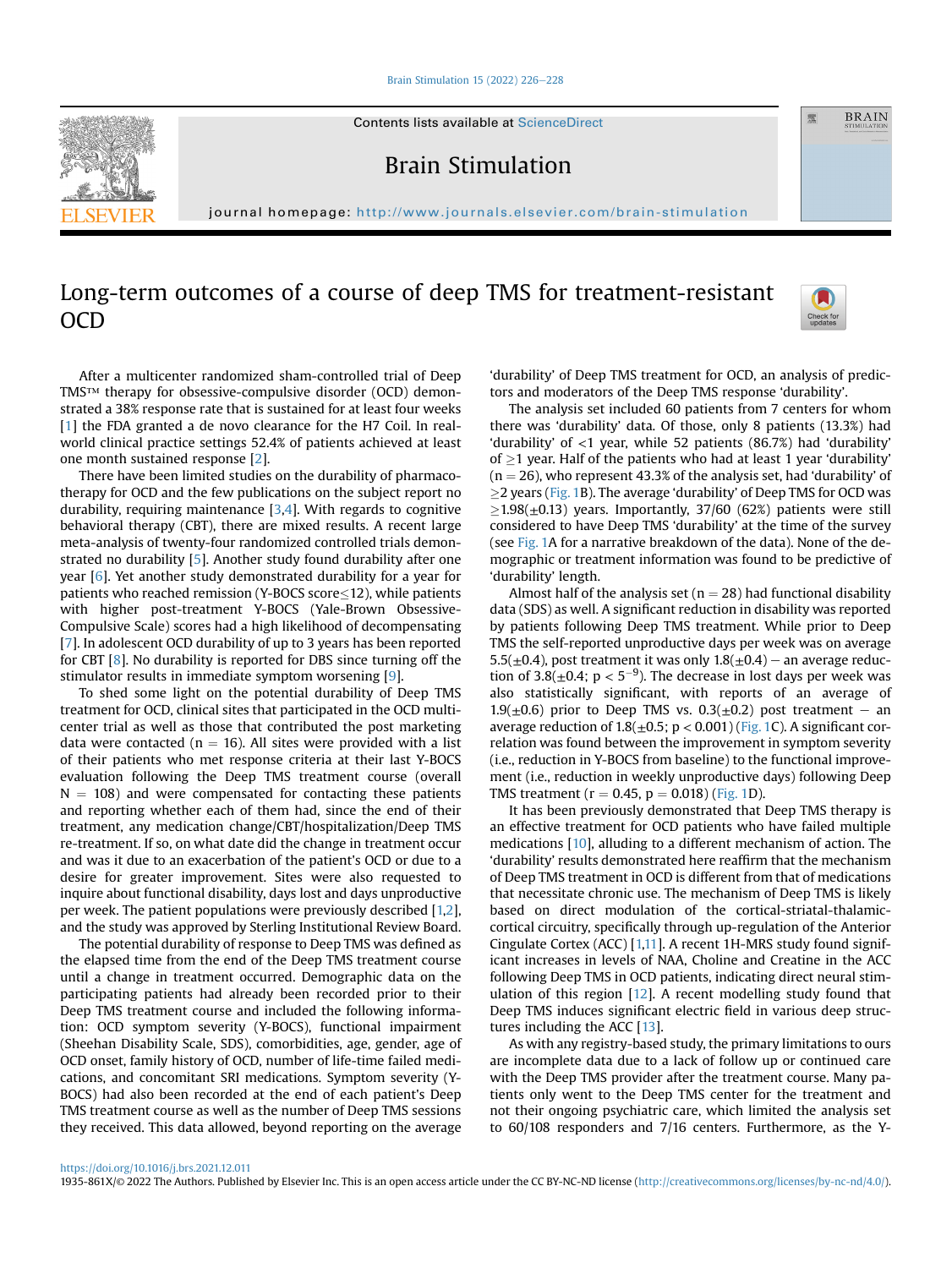<span id="page-1-9"></span>

Fig. 1. 'Durability' of Response and Functional Disability following Deep TMS™ for Treatment-Resistant OCD. (A) CONSORT flow diagram presenting a narrative breakdown of the available data. (B) Kaplan-Meier survival curve of cumulative 'durability' of response to Deep TMS for OCD, where 'durability' is defined as time since Deep TMS without change in treatment for patients who met response criteria at their last Y-BOCS evaluation after the Deep TMS course. (C) Functional disability presented as days lost (grey bars) and days unproductive (blue bars) per week pre and post Deep TMS (left and right, respectively). Asterisks denote statistical significance: \*-p<0.001, \*\*-p<5<sup>-9</sup>. (D) Scatter plot presenting correlation across patients between change from baseline in functional disability (weekly unproductive days) and in symptom severity (Y-BOCS score) following Deep TMS. (For interpretation of the references to colour in this figure legend, the reader is referred to the Web version of this article.)

BOCS is not used in routine clinical practice, this resulted in a 'durability' definition as elapsed time from the last Deep TMS session until any change in treatment was necessary. Ideally, this would be corroborated by Y-BOCS scores, a more standardized metric administered every few months. Confirmatory and mechanistic studies investigating the response 'durability' of Deep TMS therapy for OCD with standardized measures are warranted.

## Funding

BrainsWay Ltd.

## Declaration of competing interest

Tal Harmelech is a BrainsWay employee. Aron Tendler is the Chief Medical Officer of BrainsWay and has a financial interest in BrainsWay as well as a commercial clinical and research TMS center. He has received speaking fees from BrainsWay, Neuronetics and the Clinical TMS Society. Yiftach Roth is a key inventor of the Deep TMS technology, Chief Scientist at BrainsWay and has a financial interest in BrainsWay.

## References

<span id="page-1-0"></span>[1] Carmi L, Tendler A, Bystritsky A, et al. Efficacy and safety of deep transcranial magnetic stimulation for obsessive-compulsive disorder: a prospective multicenter randomized double-blind placebo-controlled trial. Am J Psychiatr 2019. <https://doi.org/10.1176/appi.ajp.2019.1810>. appi.ajp.2019.1.

- <span id="page-1-1"></span>[2] Roth Y, Tendler A, Arikan MK, et al. Real-world efficacy of deep TMS for obsessive-compulsive disorder: post-marketing data collected from twentytwo clinical sites. J Psychiatr Res 2021:137:667-72. [https://doi.org/10.1016/](https://doi.org/10.1016/j.jpsychires.2020.11.009) [j.jpsychires.2020.11.009](https://doi.org/10.1016/j.jpsychires.2020.11.009).
- <span id="page-1-2"></span>[3] Pato MT, Zohar-Kadouch R, Zohar I, et al. Return of symptoms after discontinuation of clomipramine in patients with obsessive-compulsive disorder. Am J Psychiatr 1988;145(12):1521-5. <https://doi.org/10.1176/ajp.145.12.1521>.
- <span id="page-1-3"></span>[4] Leonard HL, Swedo SE, Lenane MC, et al. A double-blind desipramine substitution during long-term clomipramine treatment in children and adolescents with obsessive-compulsive disorder. Arch Gen Psychiatr 1991;48(10):922. <https://doi.org/10.1001/archpsych.1991.0181>.
- <span id="page-1-4"></span>[5] Fisher PL, Cherry MG, Stuart T, et al. People with obsessive-compulsive disorder often remain symptomatic following psychological treatment: a clinical significance analysis of manualised psychological interventions. J Affect Disord 2020;275:94-108. <https://doi.org/10.1016/j.jad.2020.06.019>.
- <span id="page-1-5"></span>[6] Nadeem MJ, Chan E, Drummond L. A naturalistic study of the maintenance of gains made with treatment of patients with profound treatment-refractory obsessive-compulsive disorder. Front Psychiatr 2021;12:1209. [https://](https://doi.org/10.3389/fpsyt.2021.673390) [doi.org/10.3389/fpsyt.2021.673390](https://doi.org/10.3389/fpsyt.2021.673390).
- <span id="page-1-6"></span>[7] Elsner B, Wolfsberger F, Srp J, et al. Long-Term stability of benefits of cognitive behavioral therapy for obsessive compulsive disorder depends on symptom remission during treatment. Clin Psychol Eur  $2020;2(1):1-18$ . [https://](https://doi.org/10.32872/cpe.v2i1.2785) [doi.org/10.32872/cpe.v2i1.2785](https://doi.org/10.32872/cpe.v2i1.2785).
- <span id="page-1-7"></span>[8] Melin K, Skarphedinsson G, Thomsen PH, et al. Treatment gains are sustainable in pediatric obsessive-compulsive disorder: three-year follow-up from the NordLOTS. J Am Acad Child Adolesc Psychiatry 2020;59(2):244-53. <https://doi.org/10.1016/j.jaac.2019.01.010>. Epub 2019 Feb 14. PMID: 30768383.
- <span id="page-1-8"></span>[9] de Koning P, Figee M, Endert E, et al. Rapid effects of deep brain stimulation reactivation on symptoms and neuroendocrine parameters in obsessivecompulsive disorder. Transl Psychiatry 2016;6:e722. [https://doi.org/10.1038/](https://doi.org/10.1038/tp.2015.222) [tp.2015.222](https://doi.org/10.1038/tp.2015.222).